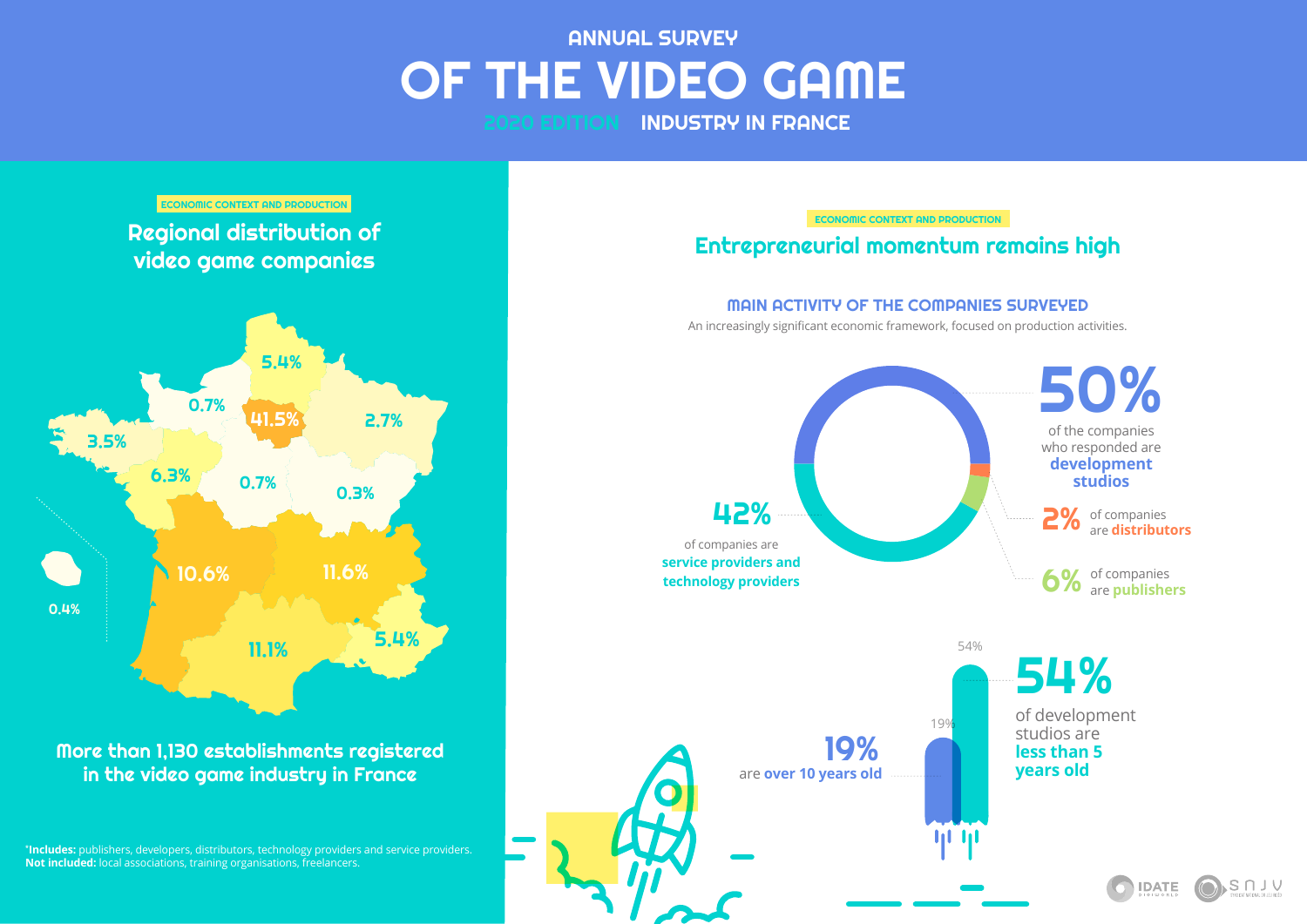**STUDENT** ENROLMENT IN EDUCATION

**STUDENT** PLACEMENT RATE AFTER GRADUATION

## 1 in 2

students finds a job in the video game industry within **1 year after the end of their studies**





3.5%

from outside France training courses

of the student population comes 16%

enrolment growth rate from 2017/18 to 2018/19

26% of female students on

*iiiiii* 

14% female employees



in development studios

in development studios

## Distribution of women across roles

## Diversity in the industry JOBS



15%

# **ANNUAL SURVEY** OF THE VIDEO GAME 2020 EDITION INDUSTRY IN FRANCE

of management roles are held by women

EDUCATION

**REMARKABLE** GROWTH IN **NUMBERS** 



are employed **game development**